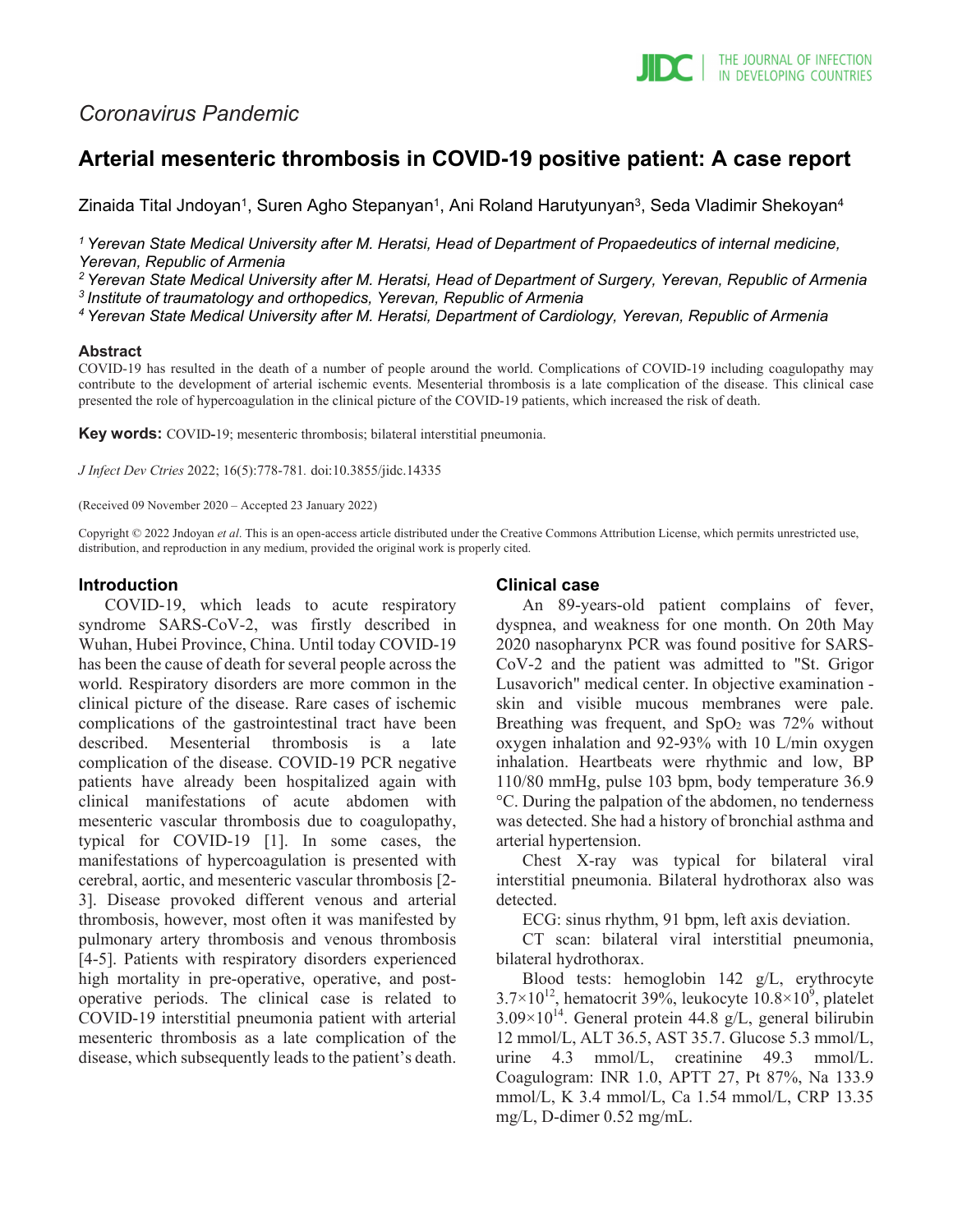Clinical diagnosis: COVID-19. Bilateral subtotal interstitial pneumonia, bilateral hydrothorax, acute respiratory failure 3rd degree. Lymphostasis of lower extremities. Bronchial asthma. Arterial hypertension.

Treatment: Azithromycin, hydroxychloroquine, levofloxacin, anticoagulants, glucocorticosteroids, and diuretics. During the therapy the patient's condition was unstable.

On 1 June 2020, 2 June 2020, and 6 June 2020 nasopharynx PCR was negative for SARS-CoV-2. On 8 June 2020, the patient was admitted to "Mikaelyan University Institute of Surgery'' to continue further treatment. The patient's condition, while being admitted to "Mikaelyan University Institute of Surgery'', was severe. In objective examination - skin and visible mucous membranes were pale. There was no-expressed lower extremities edema. Auscultation of the lungs revealed diminished vesicular breathing, crepitation in the right basal region, percussion revealed dullness of the sound.  $SpO<sub>2</sub>$  with 10 L/min  $O<sub>2</sub>$ inhalation) was 91% and 69% without oxygen inhalation. Heartbeats were rhythmic, diminished, BP 140/90 mm, pulse 88 bpm. The liver and spleen were not palpated. There were postoperative scars on the anterior wall of the abdomen, and a postoperative hernia. A urinary catheter was installed.

### *Investigations*

ECG: sinus rhythm 80 bpm, regular, (-T) in aVL, diminished voltage of ECG.

Echocardiography revealed expressed concentric hypertrophy of the left ventricle. Dilation of the left atrium and right chambers of the heart. The contractility of the left ventricle was above average. EF- 45-50%. Doppler: diastolic dysfunction type 1. Mitral regurgitation I degree, aortic regurgitation I degree, tricuspid regurgitation I degree. The vena cava inferior was not enlarged, it collapsed  $>$  50%. No fluid was found in the pericardial cavity. The interatrial and interventricular septa were complete.

Blood test: Hb 131 g/L, RBC  $3.70 \times 10^6 / \mu L$ , WBC  $8.34 \times 10^{-3}$ /µL, ESR 16 mm/h, HCT 40.8 %, PLT  $2.42\times10^{11}$ /L.

Blood biochemical test: ALT 27.1 mmol/L, AST 31.3 mmol/L, direct bilirubin 3.6 µmol/L, total bilirubin 7.7- 8.1 µmol/L, creatinine 65.43 µmol/L, glucose 4.85 mmol/L, CRP 24 mg/L, K 4.5-5.0 mmol/L, Na 138-137 mmol/L, Ca 2.36 mmol/L, albumin 27.96-30.52 g/L. Fibrinogen 505-306 mg%, prothrombin time 13.5-12.3 seconds, prothrombin index 89-106%, INR 1.08-0.96, APTT 20.1 seconds.

Urinalysis: protein 0.132, leukocyte 15-20, smooth epithelial cells 6-7, erythrocyte modified 6-10.

Clinical diagnosis: Bilateral interstitial pneumonia, associated with COVID-19, bilateral hydrothorax. Bronchial asthma, moderate persistent severity. Lymphostasis of the lower extremities. Arterial hypertension 1<sup>st</sup> degree. Condition after multiple laparotomies. Postoperative hernia.

Treatment: Glucocorticoids, antibiotics, diuretics, anticoagulants, PPI. The result of the treatment was the improvement of the patient's condition. Complaints decreased,  $SpO<sub>2</sub>$  (without oxygen inhalation) improved from 69% to 79%, auscultation of the lungs also revealed positive dynamics.

In the seventh day after admission to the hospital the patient complained of nausea, vomiting, and abdominal pain, that became severe.

In objective examination the skin was pale, tongue was dry, abdomen was distended, a postoperative ventral hernia was found in the mesogastral region. Palpation of abdomen revealed rebound tenderness, percussion-tympanic sound. Stool was absent in previous two days. Bowel obstruction and peritonitis were suspected. The CT scan was recommended for the determination of the cause of abdominal pathology.

The CT scan with contrast revealed: ventral hernia with involvement of the lower  $1/3^{rd}$  of the stomach, small bowel, proximal and middle parts of the colon transversus. Typical picture of ischemic colitis, a 1.0×0.8 cm thrombus at the level of bifurcation of the superior mesenteric artery from the abdominal aorta, which lead to 50% local stenosis of the aorta; a local thrombus in arteria iliaca communis dextra, which lead to 60% stenosis; condition after left hemi hepatectomy; bilateral hydrothorax; bilateral interstitial pneumonia.

After CT scan examination patient was taken into intensive care unit. Apnea and asystole was registered in ICU during one hour after examination. CPR was done, that was non-effective and biological death was registered.

### *Diagnosis*

Acute arterial mesenteric thrombosis. Bilateral interstitial pneumonia, associated with COVID-19, bilateral hydrothorax. Bronchial asthma, moderate persistent severity. Lymphostasis of the lower extremities. Arterial hypertension 1<sup>st</sup> degree. Condition after multiple laparotomies. Postoperative hernia.

### *Pathomorphological diagnosis*

Acute thrombosis of the superior mesenteric artery, necrosis of the small intestine, acute serous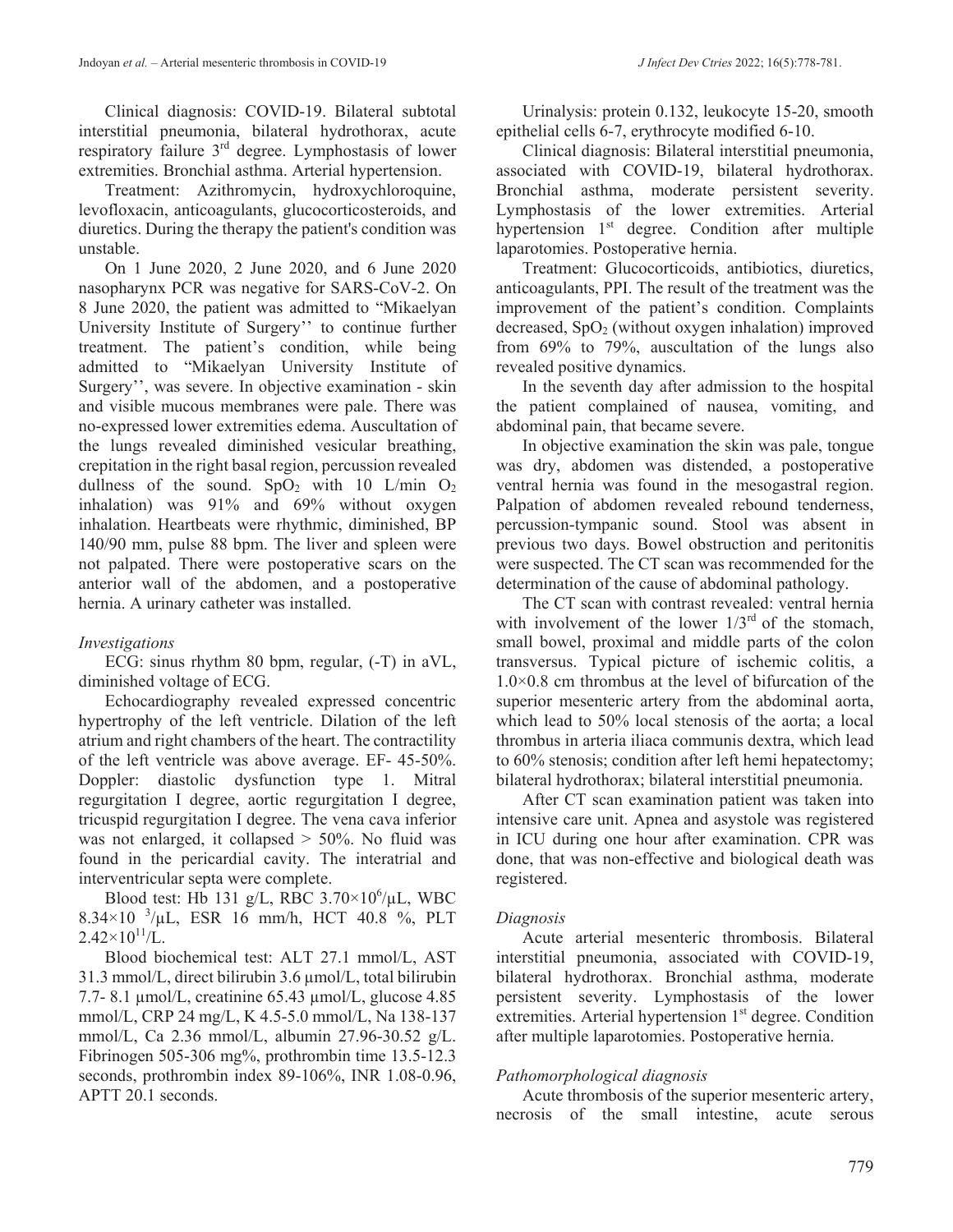hemorrhagic peritonitis, postoperative hernia of the anterior abdominal wall, bilateral pneumofibrosis and bilateral hydrothorax.

## **Discussion**

COVID-19 is associated with a large and misleading field of symptoms [6] and complications including coagulopathy [7]. Several case reports describe the occurrence of acute arterial occlusions in the aorta and mesenteric and cerebral arteries [5,8-14]. Several case reports describe the occurrence of acute arterial occlusions in the aorta and mesenteric and cerebral arteries [5,8-14].

Complications from COVID-19, including coagulopathy, may contribute to the development of arterial ischemic events [5-15]. Moreover, COVID-19 causes elevated cytokine levels, including but not limited to tumor necrosis factor α, interleukin (IL) 1β, IL-6, and interferon  $\gamma$  [16]. Previous research has shown that elevated levels of exogenous tumor necrosis factor α may exacerbate focal ischemic injury in stroke as well as intestinal ischemia in an experimental setting [17- 19]. Likewise, IL-1β administration leads to increased infarct size, whereas lack of IL-1β reduces infarct size in experimental focal cerebral ischemia models [20].

Hypercoagulation in COVID-19 patients has not been adequately studied yet; the pathogenetic aspects are not clear yet. The few clinical cases, which were described may not fully answer many questions. Retrospective and prospective studies, which involve a large cohort of the population are necessary. In any case, prior investigations in COVID-19 patients have revealed, that coagulation control and the usage of the anticoagulants is necessary during the treatment period [21]. Guidance for considerations in the preventive and therapeutic use of antithrombotic agents as well as potential drug interactions between antiplatelet agents and investigational therapies for COVID-19 has recently been published [20].

This clinical case presented the role of hypercoagulation in the clinical picture of COVID-19 patients, which increased the risk of death. Is very important, that hypercoagulation emerged as a late complication of the disease. In this case, the patient had a positive dynamics after one month of treatment and had already tested negative for COVID-19, but suddenly the patient's condition worsened with the clinical picture of an acute abdomen. The first manifestation of the gastrointestinal tract ischemic disease was the appearance of the postoperative hernia gap. The diagnosis of mesenteric thrombosis was constituted by CT scan and pathomorphological data

(upper mesenteric-acute thrombosis, small bowel necrosis).

## **Conclusions**

Based on this case and a few other cases, titration of the doses of the anticoagulants is necessary in cases with the development of arterial mesenteric thrombosis, as a complication of SARS-CoV-2. Thrombotic complications should be suspected if the patient has abdominal distension or pain. CT scan is essential in managing COVID-19 and early detection of thrombotic complications.

#### **References**

- 1. Beccara L, Pacioni C, Ponton S, Francavilla S, and Antonio-Cuzzoli A (2020) Arterial mesenteric thrombosis as a complication of SARS-CoV-2 infection. Eur J Case Rep Intern Med 7: 001690.
- 2. Roncati L, Manenti A, Manco G, Farinetti A (2020) Abdominal aortic thrombosis complicating COVID-19 pneumonia. Ann Vasc Surg 67: 8-9.
- 3. Zhou M, Zhang X, Qu J (2020) Coronavirus disease 2019 (COVID-19): A clinical update. Front Med 2: 1-10.
- 4. Azouz E, Yang S, Monnier-Cholley L, Arrivé L (2020) Systemic arterial thrombosis and acute mesenteric ischemia in a patient with COVID-19. Intensive Care Med 18: 1–2.
- 5. De Barry O, Mekki A, Diffre C, Seror M, Hajjam ME, Carlier RY (2020) Arterial and venous abdominal thrombosis in a 79 year-old woman with COVID-19 pneumonia. Radiol Case Rep 15: 1054–1057.
- 6. Zhang Y, Cao W, Xiao M, Li YJ, Yang Y, Zhao J (2020) Clinical and coagulation characteristics of 7 patients with critical COVID-2019 pneumonia and acro-ischemia. Zhonghua Xue Ye Xue Za Zhi 41: 302-307. [Article in Chinese]
- 7. Le Berre A, Marteau V, Emmerich J, Zins M (2020) Concomitant acute aortic thrombosis and pulmonary embolism complicating COVID-19 pneumonia. Diagn Interv Imaging 101: 321–322.
- 8. Oxley TJ, Mocco J, Majidi S, Kellner CP, Shoirah H, Singh IP (2020) Large-vessel stroke as a presenting feature of Covid-19 in the young. N Engl J Med 382.
- 9. Vulliamy P, Jacob S, Davenport RA (2020) Acute aorto-iliac and mesenteric arterial thromboses as presenting features of COVID-19. Br J Haematol 189: 1053–1054.
- 10. Avula A, Nalleballe K, Narula N, Sapozhnikov S, Dandu V, Toom S (2020) COVID-19 presenting as stroke. Brain Behav Immun 87: 115–119.
- 11. Giacomelli E, Dorigo W, Fargion A, Calugi G, Cianchi G, Pratesi C (2020) Acute thrombosis of an aortic prosthetic graft in a patient with severe COVID-19 related pneumonia. Ann Vasc Surg 66: 8–10.
- 12. Gonzalez-Pinto T, Luna-Rodriguez A, Moreno-Estebanez A, Agirre-Beitia G, Rodriguez-Antiguedad A, Ruiz-Lopez M (2020) Emergency room neurology in times of COVID-19: Malignant ischemic stroke and SARS-CoV-2 infection. Eur J Neurol 30: 10.